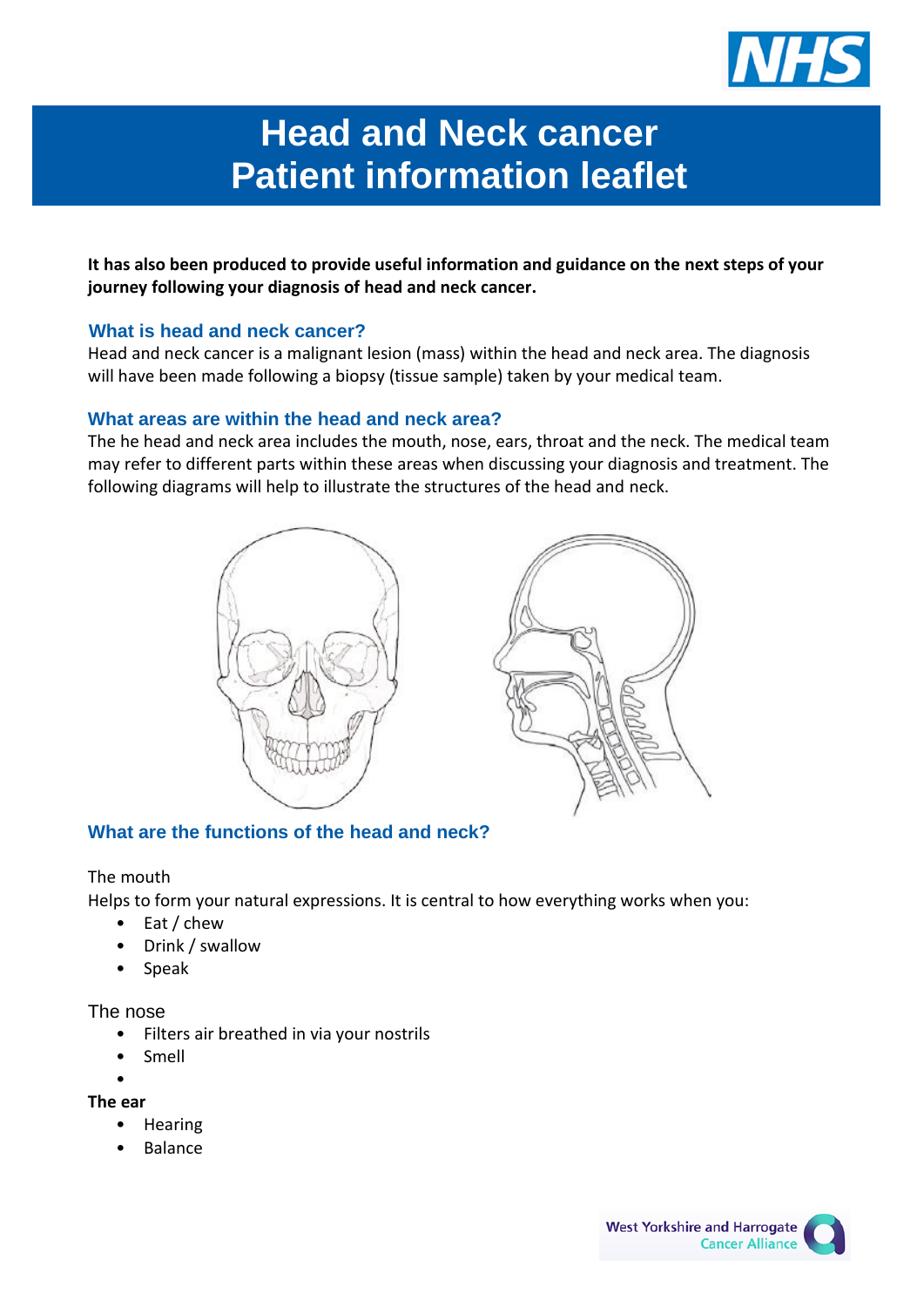

#### **The throat**

The throat contains many parts, all having a part to play in its primary functions.

- Swallow
- Speech
- •

## **What investigations may I need to have?**

Firstly, a detailed examination of your head and neck by a member of the medical team

- A full history of your symptoms and general health
- Tissue biopsy (sample taken by minor surgery)
- Fine needle aspiration
- CT scan
- MRI scan
- PET scan
- Blood tests
- Ultrasound
- Examination under anaesthetic

## **What are the possible treatments for oral (mouth) cancer?**

- Surgery to resect (remove) the cancer
- Chemotherapy (drug treatment)
- Radiotherapy (X-ray treatment)
- Local treatment
- Or a combination of these treatments

## **What happens once all the tests are completed?**

Once all your tests are complete, the results are discussed at a meeting called the MDT (Multidisciplinary team) meeting, where a large team of health care professionals meet to review your tests and discuss the best treatment options for your individual case. You may not come into contact with all of them, just the ones involved in your care.

The team may include:

- Consultant Head and Neck Surgeons all qualified in cancer care.
- Specialist Nurses trained in cancer care (Key worker)
- Oncologist (specialist cancer doctors)
- Specialist Speech and Language Therapist
- Histopathologist (these are the people who analyse the tissue
- samples)
- Radiologists (X-ray doctors)
- Hygienist
- Dietitian
- Restorative Dentist

The meeting is held every week and you will usually be seen in clinic to discuss the findings and possible treatment plans available to you.